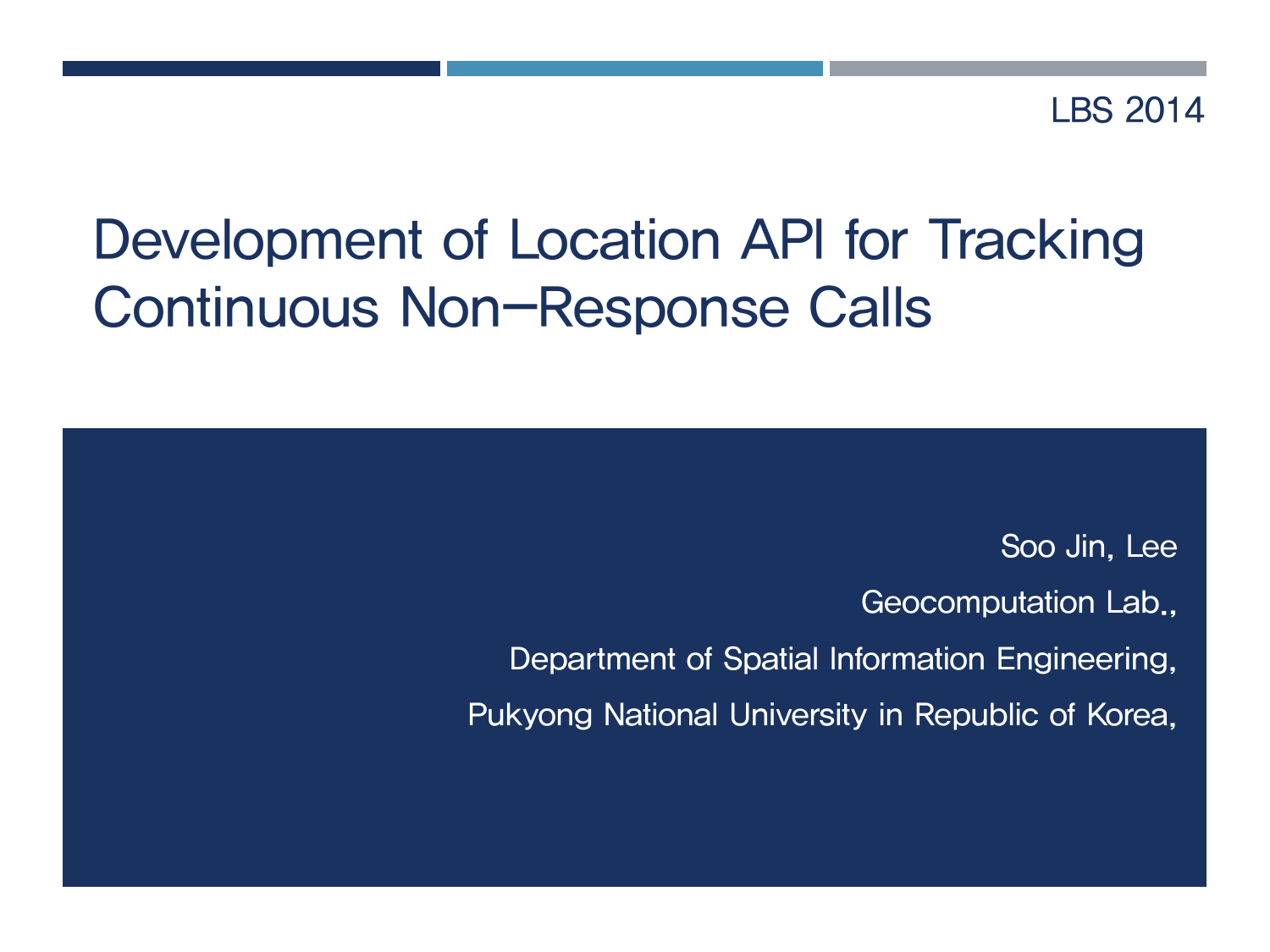## **Contents**

- **Introduction** 
	- **Background**
	- **•** Objective
- **Overall Process and Structure** 
	- **Overall Process**
	- System Architecture
- Conclusion and Future Works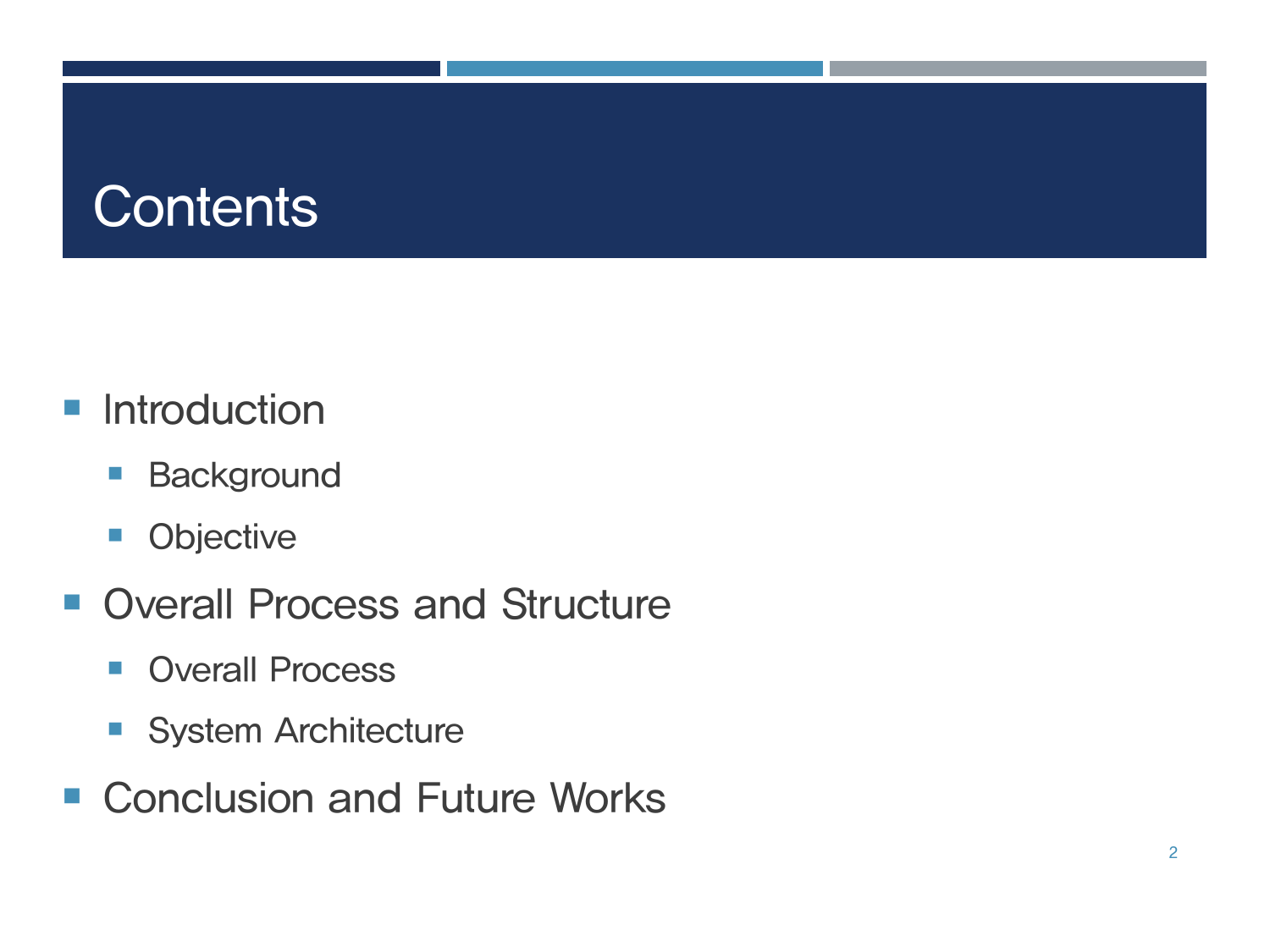#### The number of missing people in the South Korea, 2010-2013



Source: National police agency

- On average, over 41,000 people went missing every year.
- Especially, the number of missing child is higher than handicapped person and dementia patient.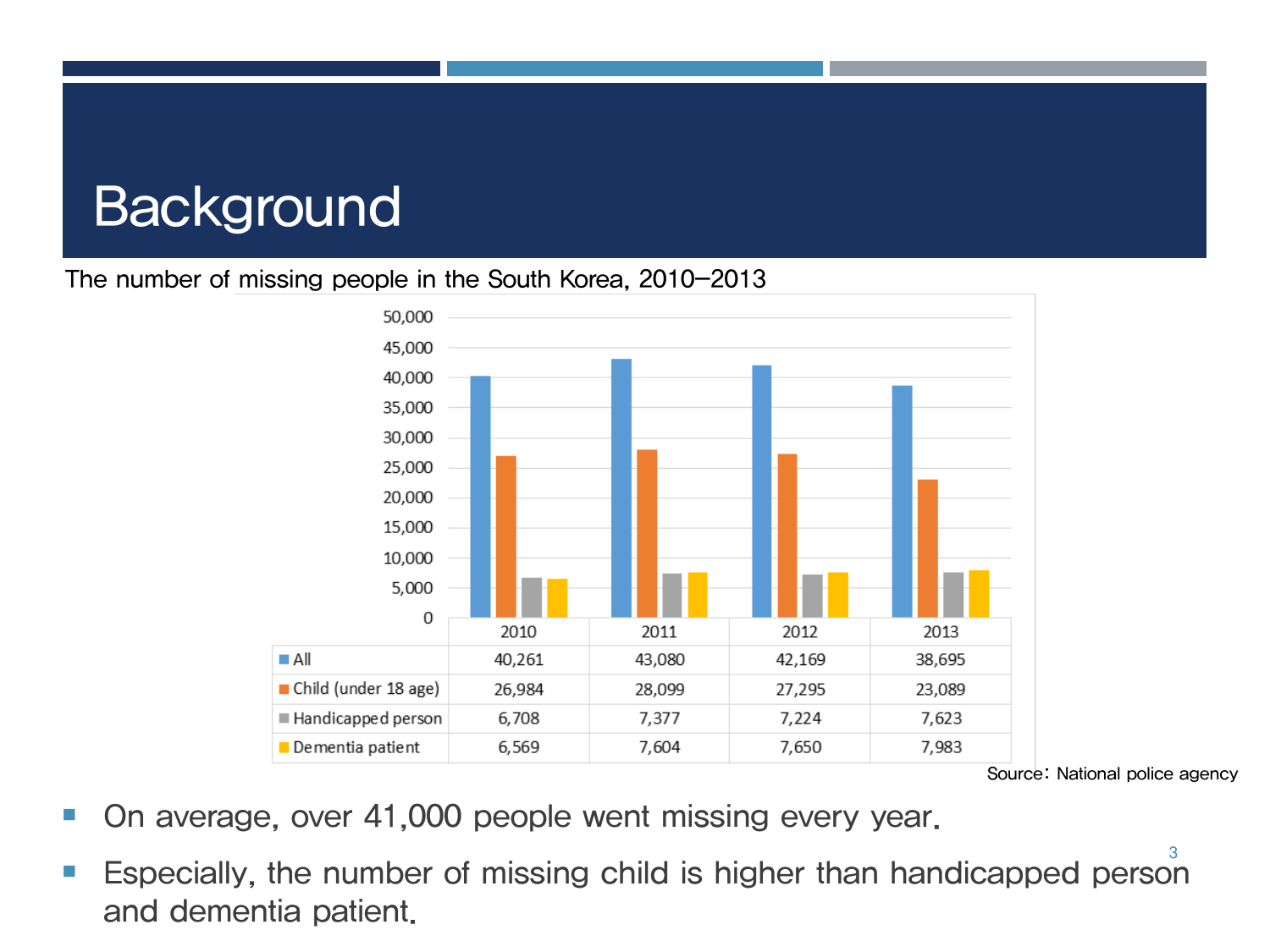Many mobile Apps related with the location tracking for children and family's safety



Source: Google Play, https://play.google.com/store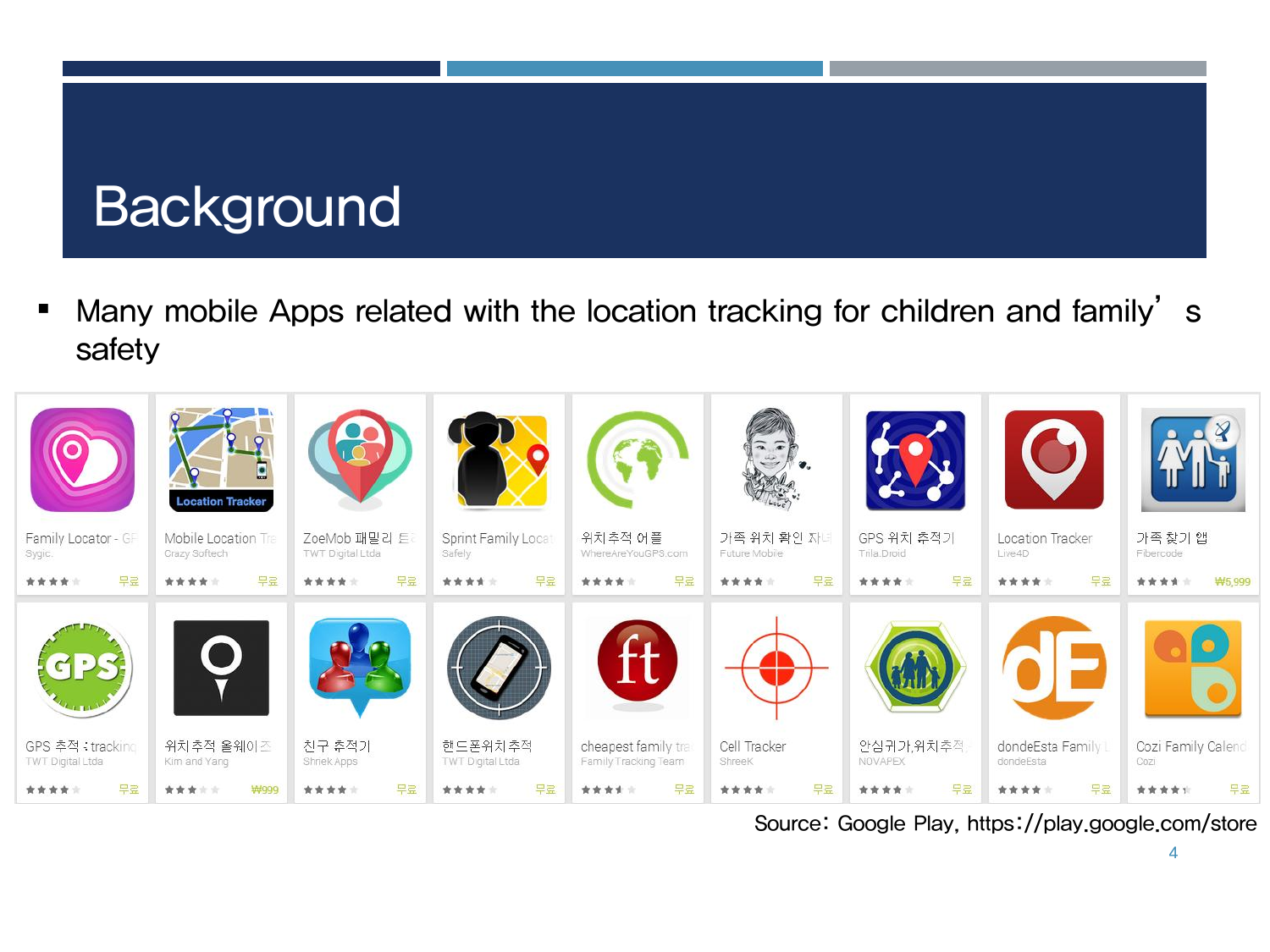: Features of existing applications

| ■ Feature of existing applications; "Active" and "Passive"                                                                                                          |                                                                                                         |
|---------------------------------------------------------------------------------------------------------------------------------------------------------------------|---------------------------------------------------------------------------------------------------------|
| <b>Active part</b>                                                                                                                                                  | Passive part                                                                                            |
| $\checkmark$ To send user $\checkmark$ s location information<br>to another party automatically<br>$\checkmark$ To share their location information<br>periodically | $\checkmark$ To decide, whether users can send<br>their own location information to their<br>protectors |

- **The methods for location information notification** 
	- Social Network Service(SNS) ex) Facebook, twitter
	- **Short Message Service(SMS)**
- **The method for obtaining location coordinates** 
	- GPS and WiFi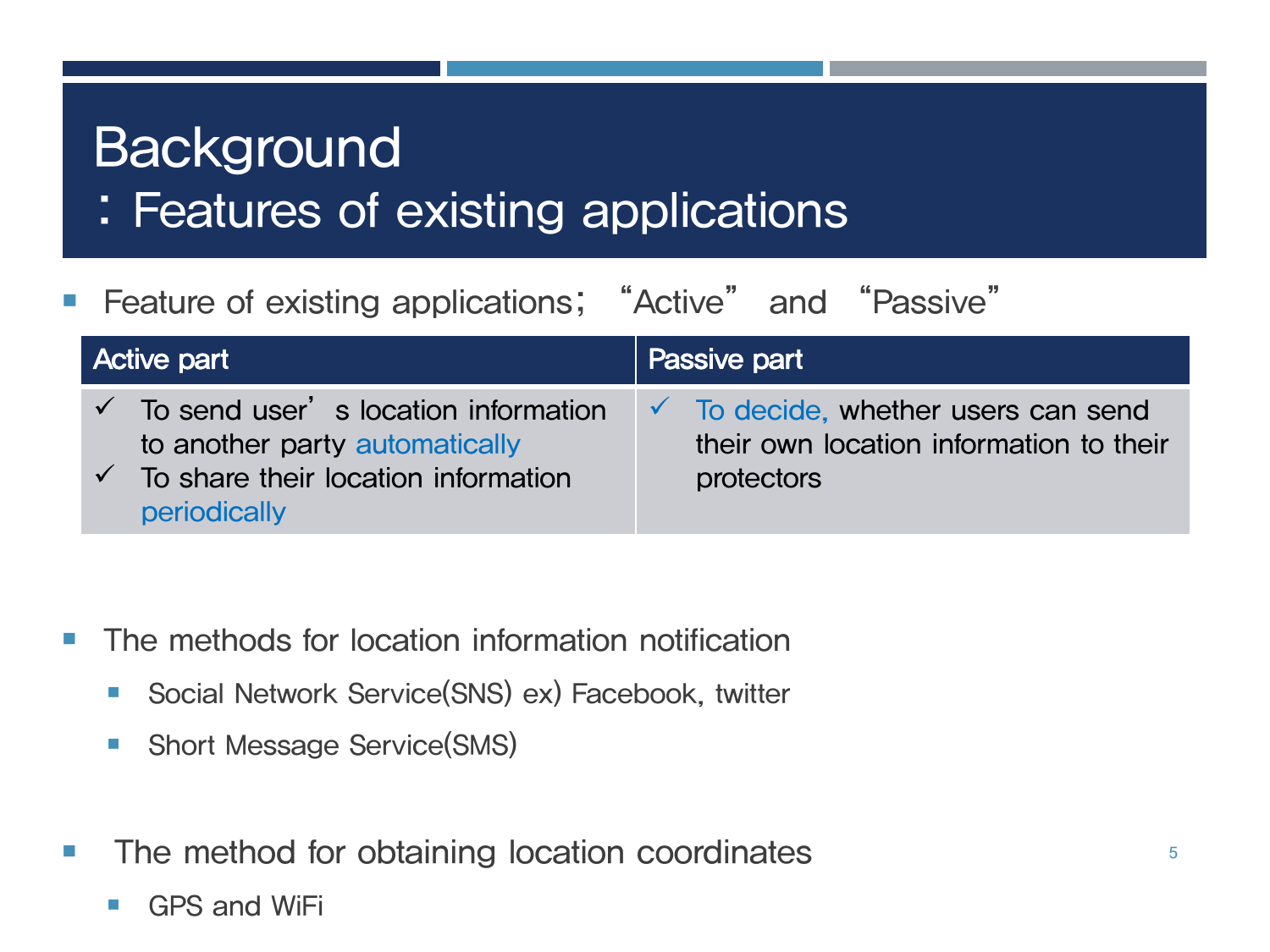: Problems & Considerations of existing apps

- I In respects of hardware, the battery usage is a big concern
	- $\rightarrow$  Because it is tracking location consistently, the GPS is operating all the time.

**If any otherm in the late of the state of the lines is a state is sues related** in the line of the lated to privacy

In the case of applications which can provide current location such as SNS, the disconnection of internet network can be considerable problem in emergency situation 6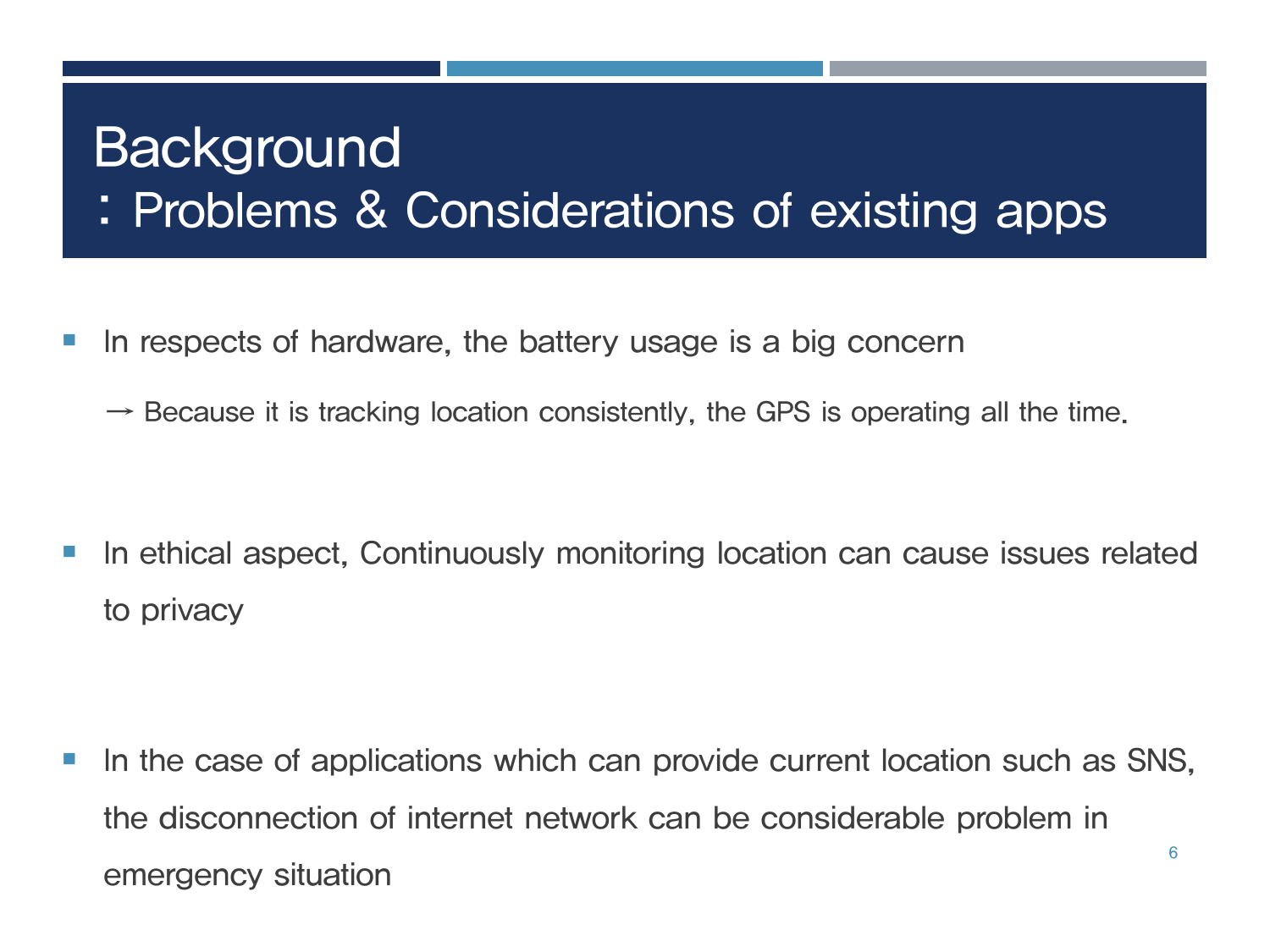# **Objective**



- **This study considers emergency situation in which people can't receive a** call from a protector.
- **This study's goal is to develop location-tracking API and give location** information to the protector through SMS after calculating the continuous <sup>7</sup> non-response calls.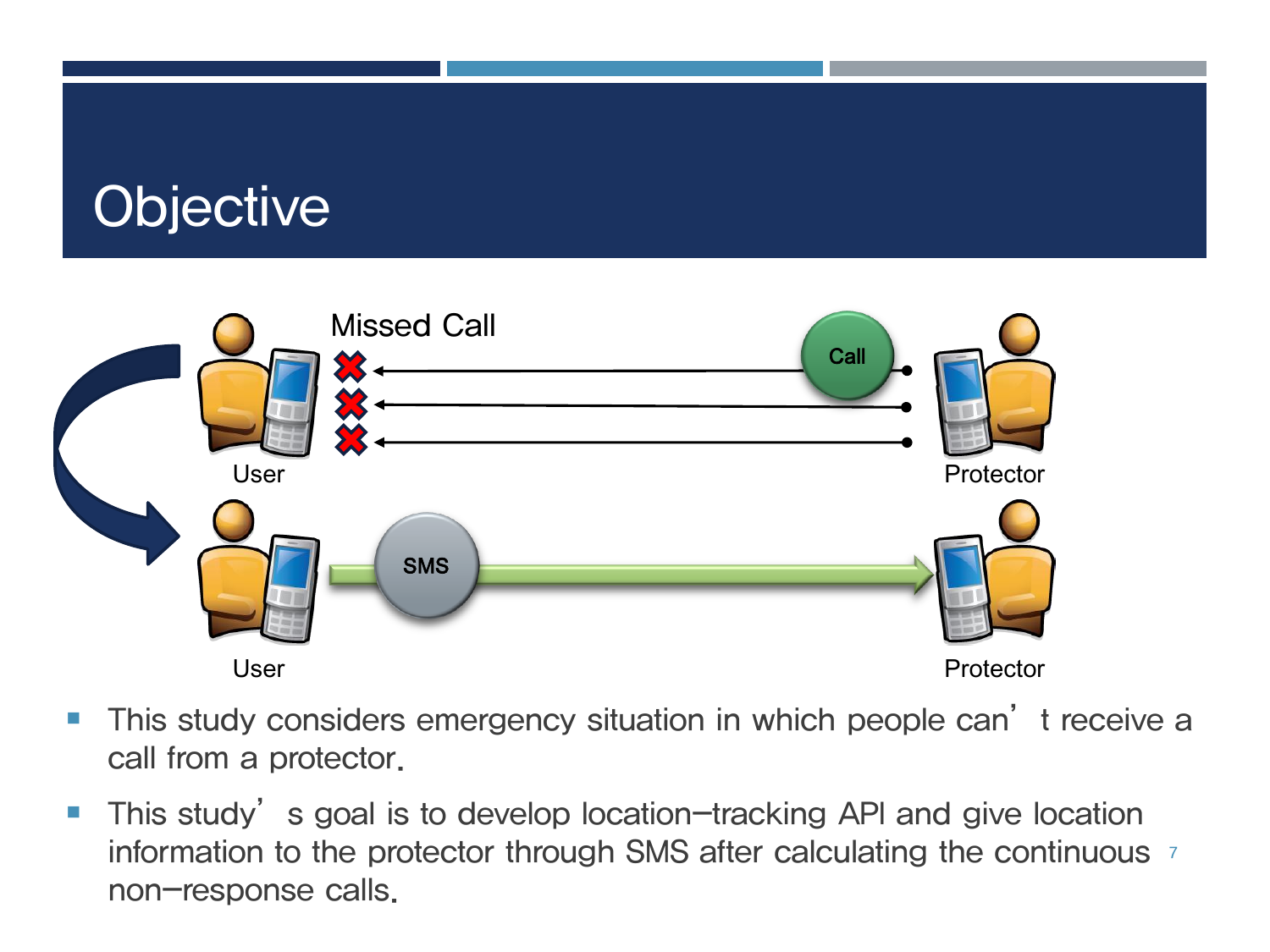### Overall Process



- 1) If a user defined that frequency of non-response is "3" and the protected person didn't respond to protector's call at the same frequency, message will be sent to a protector through SMS, which also includes the location information.
- 2) The message includes some sentences and a URL that can be connected to a mapwebpage as well.
- 8 3) If the protector that received the SMS clicks on the URL, the location information parameters are then marked on the map service and the protector can confirm location of protected person.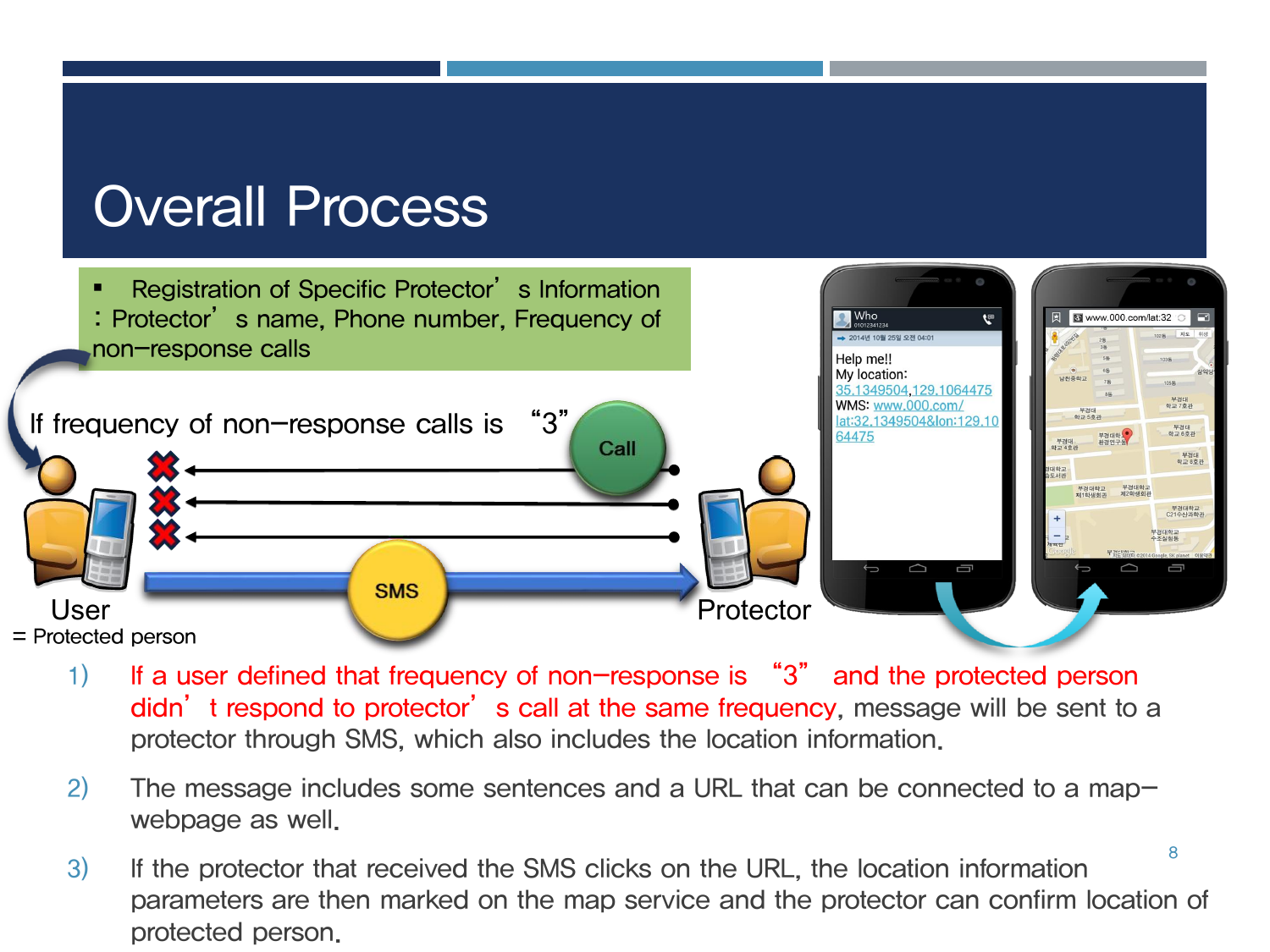### Part of user's mobile application Part of web map service

**EXEC** Registration of Specific Protector's Information

- $\checkmark$  Name
- $\checkmark$  Phone number
- $\checkmark$  Frequency of non-response calls

#### **Tracking Call Record**

- $\checkmark$  Android CallLog API / Uri API
- $\checkmark$  Checking phone number, frequency of non-response calls and time of final message that is sent

#### **EXECO** Coordinates of Location

- $\checkmark$  Android Location API
- $\checkmark$  GPS (GPS PROVIDER)
- $V$  WiFi (NETWORK\_PROVIDER)

#### **• Sending Massage**

- $\checkmark$  Android SmsManager
- $\checkmark$  Content ex) Help me/ My location: ...
- $\checkmark$  URL that is connected map web service

- JSP(Java Server Page)
- Google Maps API



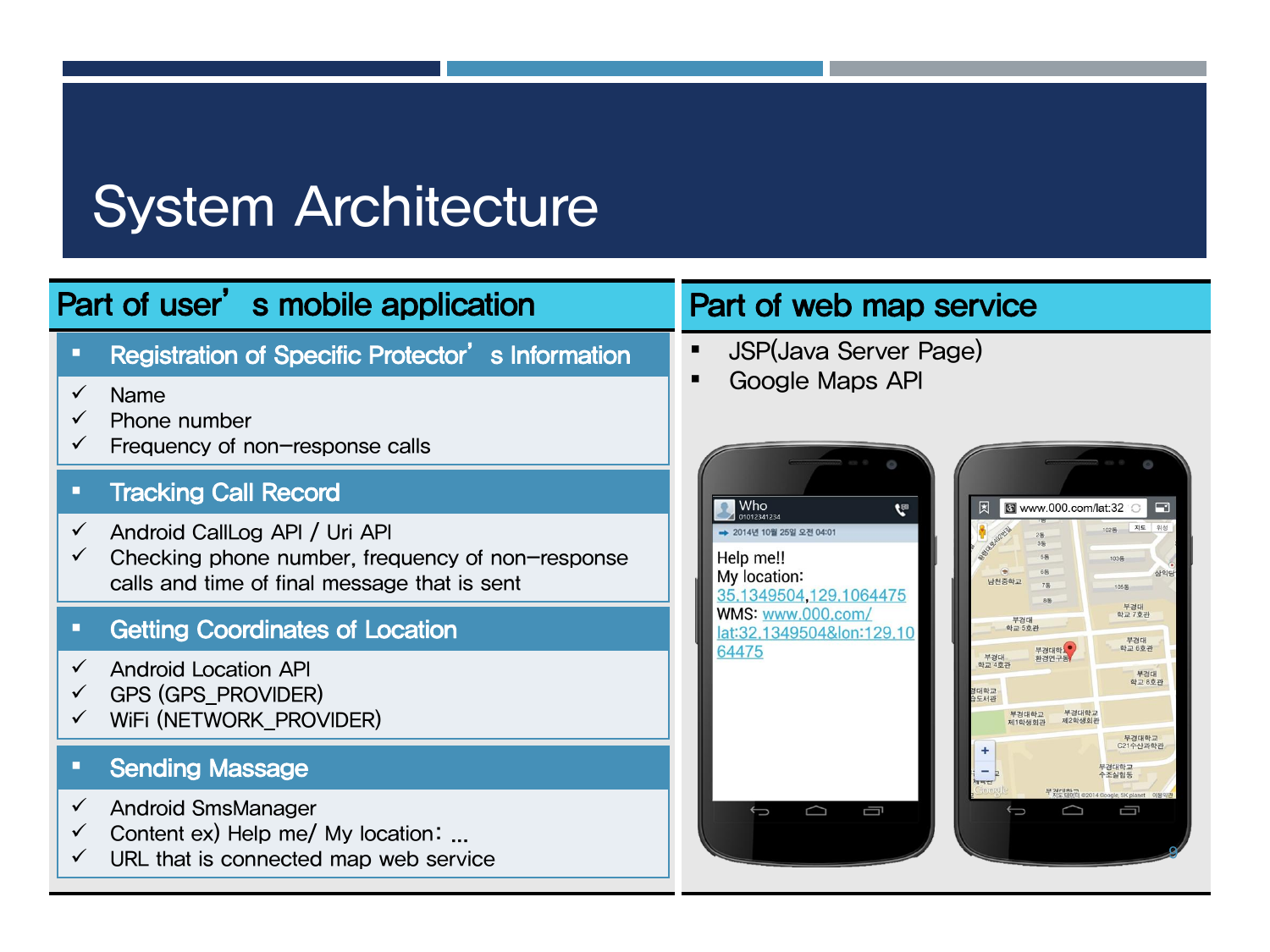: Registration of Specific Protector's attributes

### Part of user's mobile application

- " Registration of Specific Protector's attriibutes
- Name Name
- Phone number Phone number
- Frequency of non-response calls Frequency of non-response calls

#### Tracking Call Record Tracking Call Record

- $\checkmark$  Android CallLog API / Uri API
- $\checkmark$  Checking phone number, frequency of non-response calls and time of final message that is sent

#### **Getting Coordinates of Location**

- $\checkmark$  Android Location API
- GPS (GPS\_PROVIDER) GPS (GPS\_PROVIDER)
- $\checkmark$  WiFi (NETWORK\_PROVIDER)

#### **Sending Massage**

- Android SmsManager Android SmsManager
- $\checkmark$  Content ex) Help me/ My location: ...
- $\checkmark$  URL that is connected map web service
- Users can set a specific protector, phone number and frequency of missed call themselves.
- **This attributes can be used** when compare with call-logs and when deliver the location information to protectors.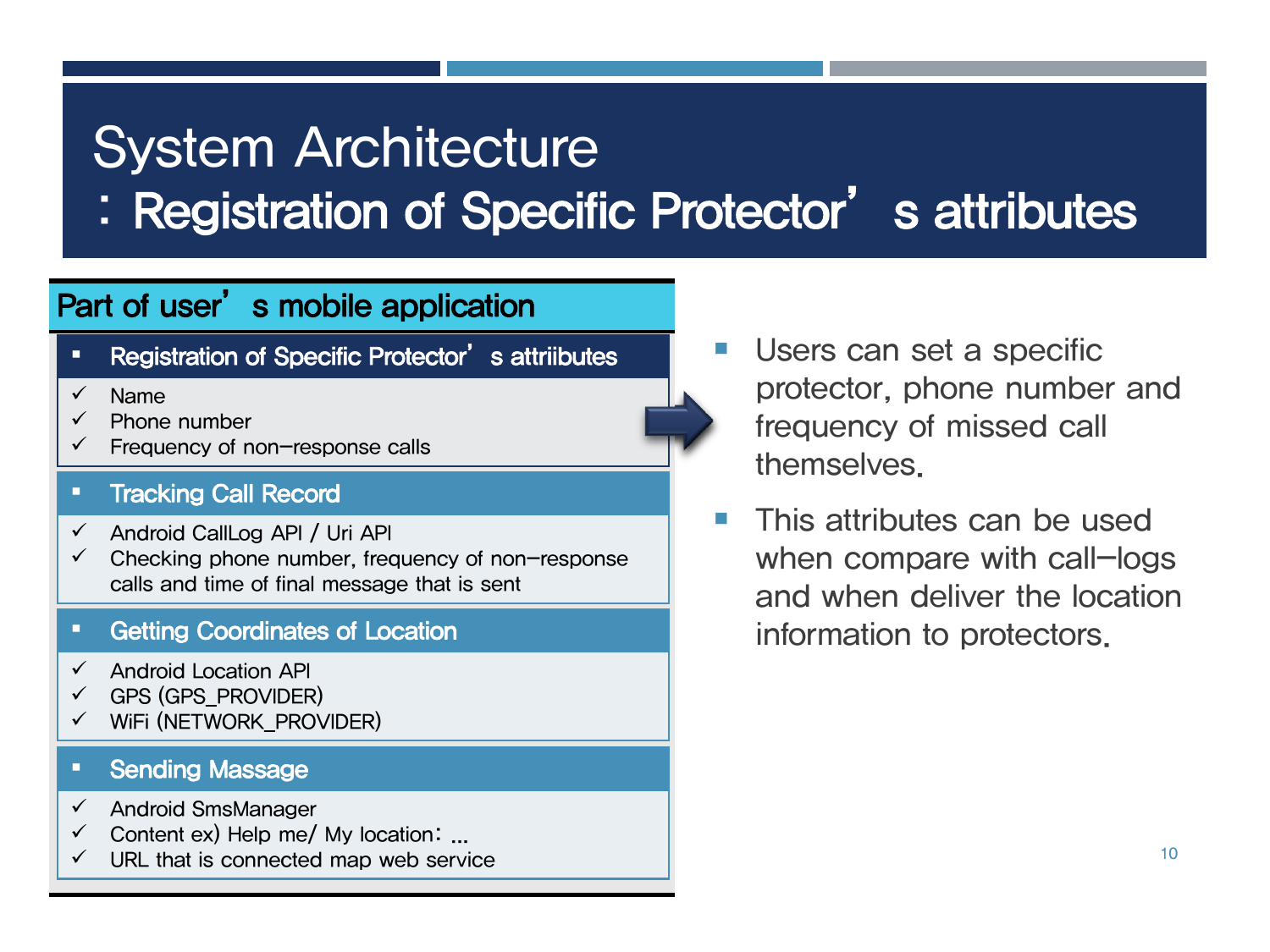: Call-Log data vs Registration data

### Part of user's mobile application

- **EXEC** Registration of Specific Protector's Information
- Name Name
- Phone number Phone number
- $\checkmark$  Frequency of non-response calls

#### Tracking Call Record Tracking Call Record

- $\checkmark$  Android CallLog API / Uri API
- $\checkmark$  Checking phone number, frequency of non-response calls and time of final message that is sent

#### **Getting Coordinates of Location**

- $\checkmark$  Android Location API
- GPS (GPS\_PROVIDER) GPS (GPS\_PROVIDER)
- $\checkmark$  WiFi (NETWORK\_PROVIDER)

#### **Sending Massage**

- Android SmsManager Android SmsManager
- $\checkmark$  Content ex) Help me/ My location: ...
- $\checkmark$  URL that is connected map web service
- This part is to compare between call-logs and the protector' s information that the user already registered
- The call-logs can be received through android call-log API
- 11 **If the number of missed-calls** from the protector exceeds the frequency that user set in advance, the process then continues to the third part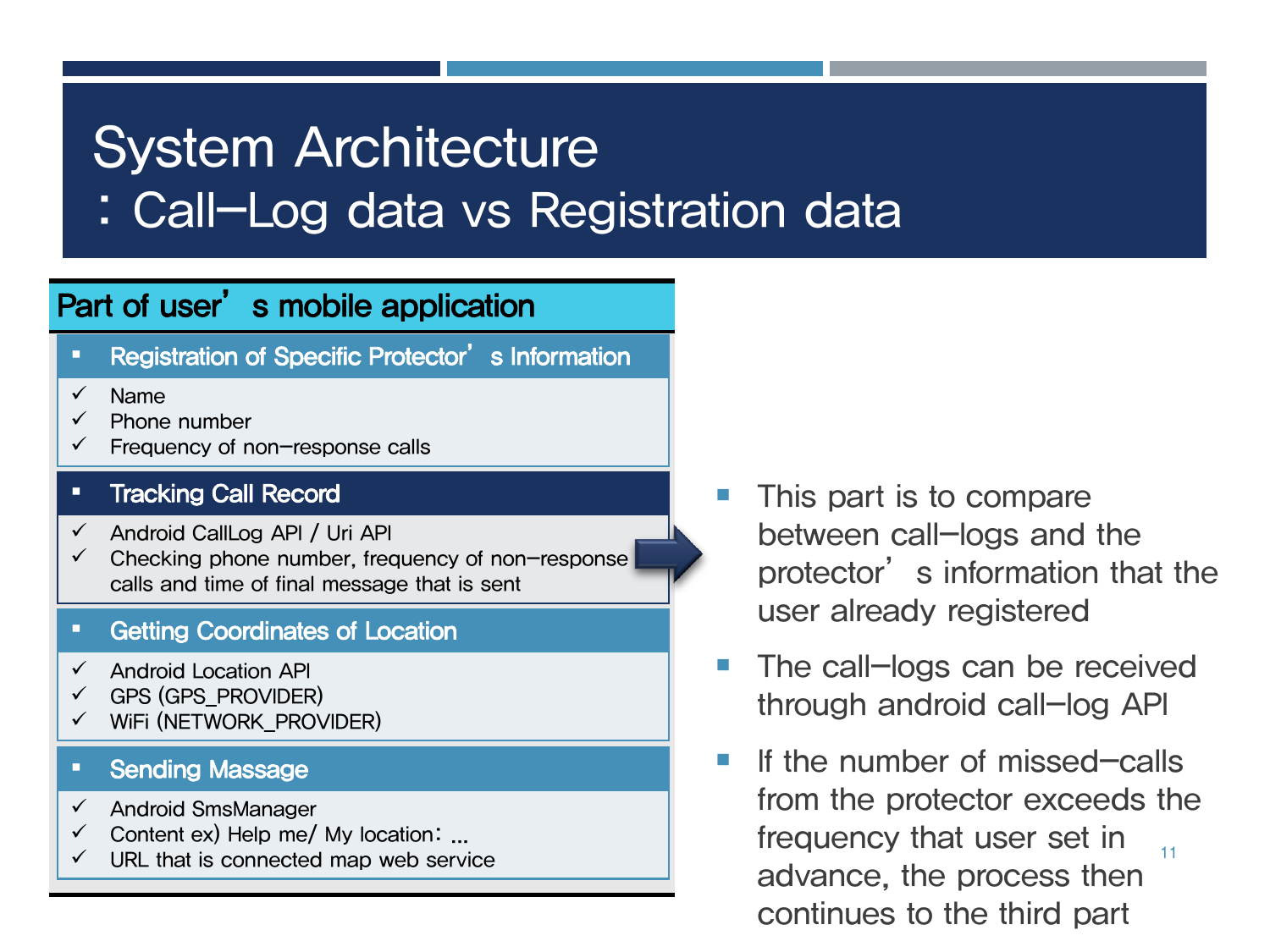: Obtaining the Coordinates of Location

### Part of user's mobile application

- **EXEC** Registration of Specific Protector's Information
- Name Name
- Phone number Phone number
- $\checkmark$  Frequency of non-response calls

#### Tracking Call Record Tracking Call Record

- $\checkmark$  Android CallLog API / Uri API
- $\checkmark$  Checking phone number, frequency of non-response calls and time of final message that is sent

#### **Getting Coordinates of Location**

- $\checkmark$  Android Location API
- GPS (GPS\_PROVIDER) GPS (GPS\_PROVIDER)
- $\checkmark$  WiFi (NETWORK\_PROVIDER)

#### **Sending Massage**

- Android SmsManager Android SmsManager
- $\checkmark$  Content ex) Help me/ My location: ...
- $\checkmark$  URL that is connected map web service
- To obtain the coordinates, the android location API is used.
- 12 **EXECUTE:** After measuring the accuracy of GPS or WiFi respectively, the coordinates are obtained from a sensor which has a high accuracy rate.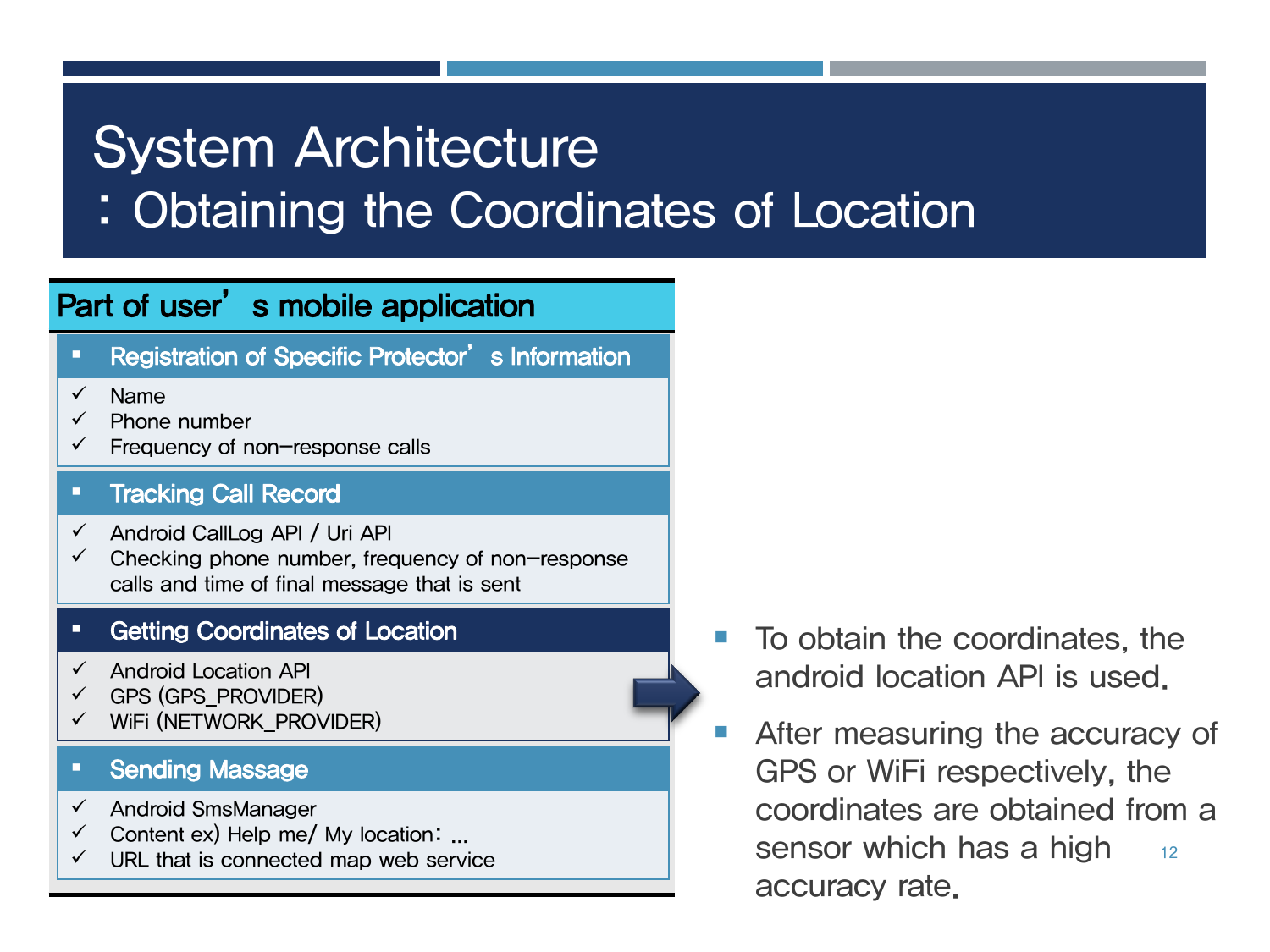: Sending Massage

### Part of user's mobile application

- **EXEC** Registration of Specific Protector's Information
- Name Name
- Phone number Phone number
- $\checkmark$  Frequency of non-response calls

#### Tracking Call Record Tracking Call Record

- $\checkmark$  Android CallLog API / Uri API
- $\checkmark$  Checking phone number, frequency of non-response calls and time of final message that is sent

#### **Getting Coordinates of Location**

- $\checkmark$  Android Location API
- GPS (GPS\_PROVIDER) GPS (GPS\_PROVIDER)
- $\checkmark$  WiFi (NETWORK\_PROVIDER)

#### **Sending Massage**

- Android SmsManager Android SmsManager
- $\checkmark$  Content ex) Help me/ My location: ...
- $\checkmark$  URL that is connected map web service

**Message will include some** sentence and a URL that can be connected to map webpage as well, same as this figure.

> Help me!! My location: 35.1349504,129.1064475 WMS: www.000.com/ lat:32.1349504&lon:129.10 64475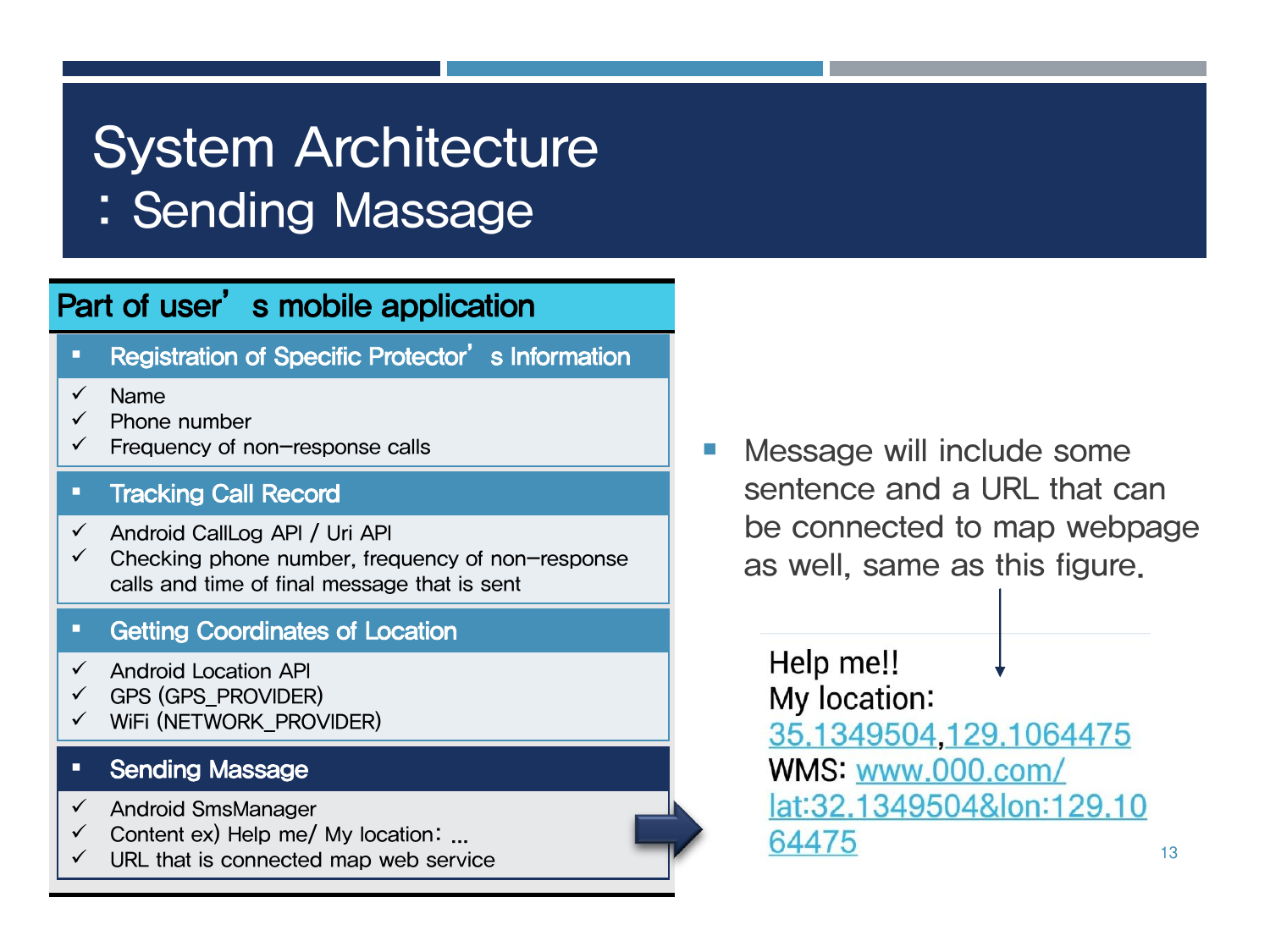: Web map service

### Part of web map service

- JSP(Java Server Page)
- Google Maps API



- It consists of the Java Service Page(JSP) and google maps.
- It can get location information such as latitude and longitude from parameters and mark this locations on the google maps.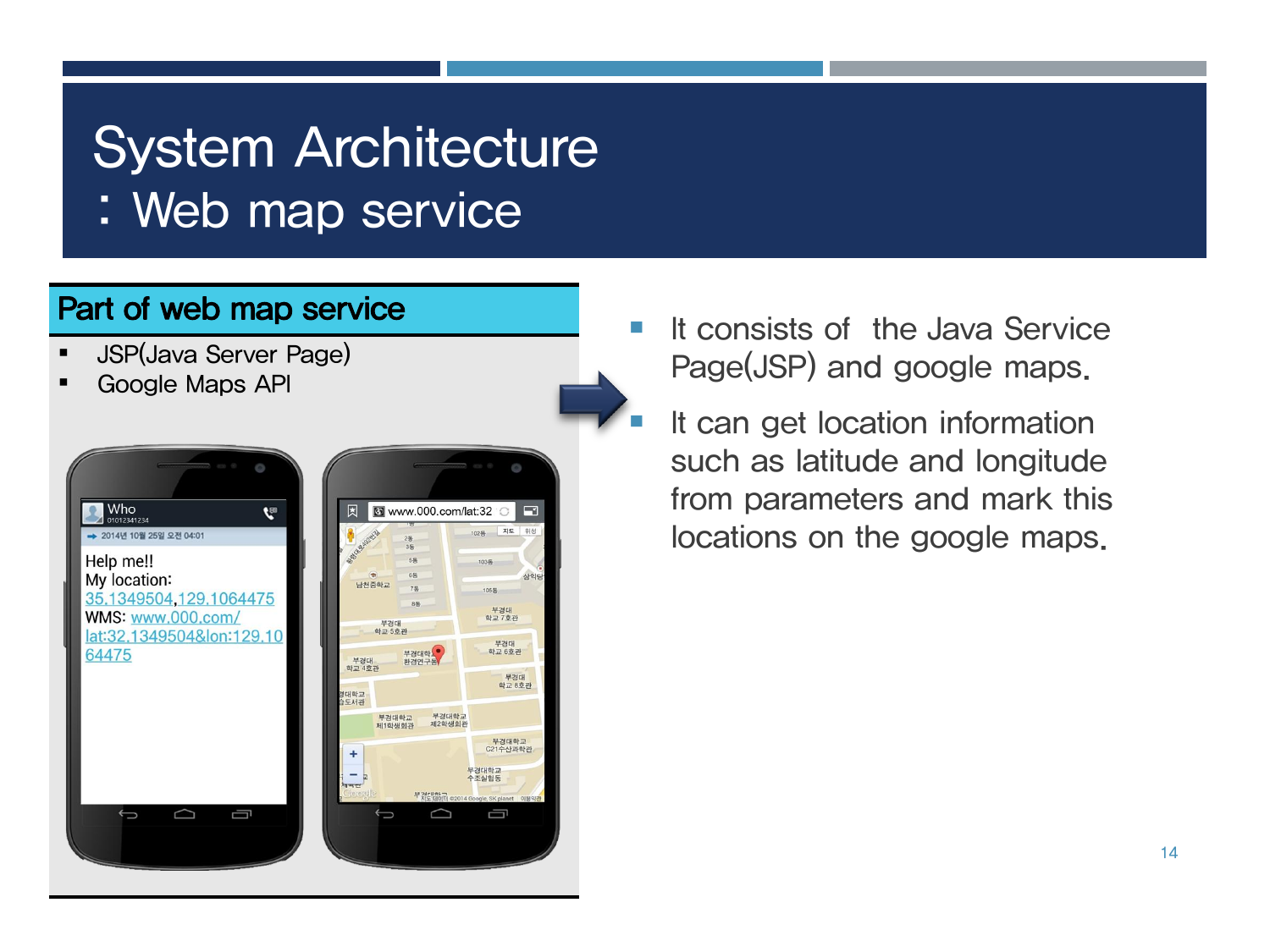# Conclusion and Future Work

### **Conclusion**

- **This study is still ongoing project for developing location-tracking API through** counting missed calls coming from a protector.
- **This API is available when a user is in a situation when they don't receive a** phone call or have no internet connection.
- **This API can obtain location information in an indoor or outdoor environment** because it is using GPS and WiFi.
- **This API can minimize battery efficiency and privacy problem because It doesn't** track location consistently.

### 2. Future Work

- To Investigate of specific method for development
	- : minimization of the battery consumption / conversion to short URL….
- $\blacksquare$  To further research the algorithm of this system